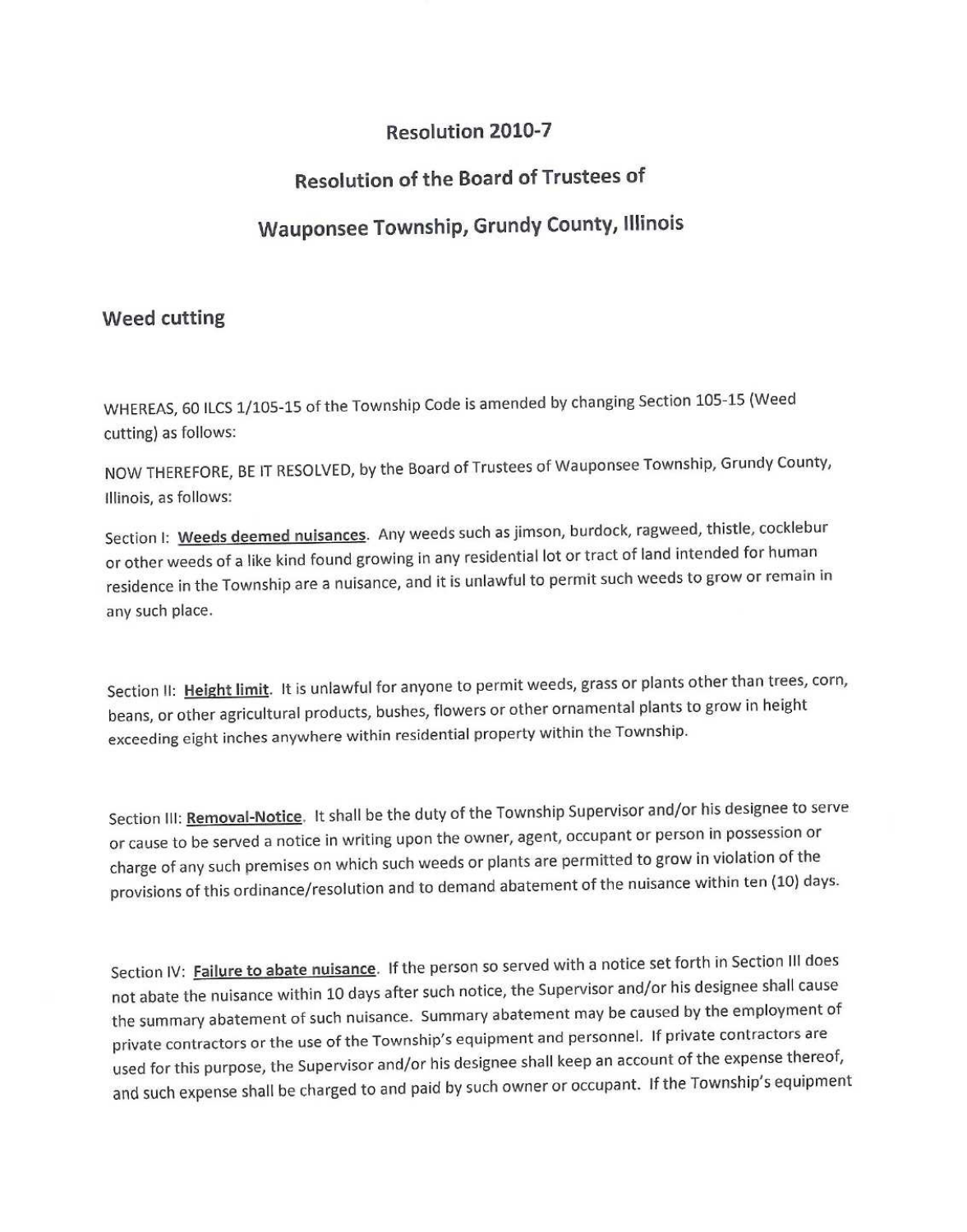or personnel are utilized, the Supervisor and/or his designee, shall keep an account of the expense thereof, and such expense shall be charged to and paid by such owner or occupant.

Section V: **Lien for weed removal — Notice.** A. Charges for such weed removal shall be a lien upon the premises. Whenever a **bill** for such charges remains **unpaid** for sixty days after it has **been rendered,** the Township Clerk may file with the recorder of deeds Grundy County, Illinois, a statement of lien claim. This statement shall contain the legal description of the premises, the expenses and costs incurred, and the dates the weeds were cut, and a notice that the Township claims a lien for this amount.

B. Notice of such **lien** claim shall be mailed to the owner of the premises if his address is known; provided, however, that failure of the Clerk to record such lien claim or to mail such notice, or the failure of the owner to receive such notice shall not affect the right to foreclose the lien for such charges as provided in Section VI.

Section **VI: Foreclosure of lien. A. Property subject to a lien for unpaid weed cutting charges shall be sold for** nonpayment of the same and the proceeds for such sale shall be applied to pay the charges after deducting costs, as is the case with the foreclosure of statutory liens. Such foreclosure shall be in equity in the name of **the Township.** 

**B. The Township attorney is authorized and directed to institute such proceedings in the name of the Township in any court having jurisdiction** over such matter against any property for which such bill has remained unpaid sixty days after it has been rendered.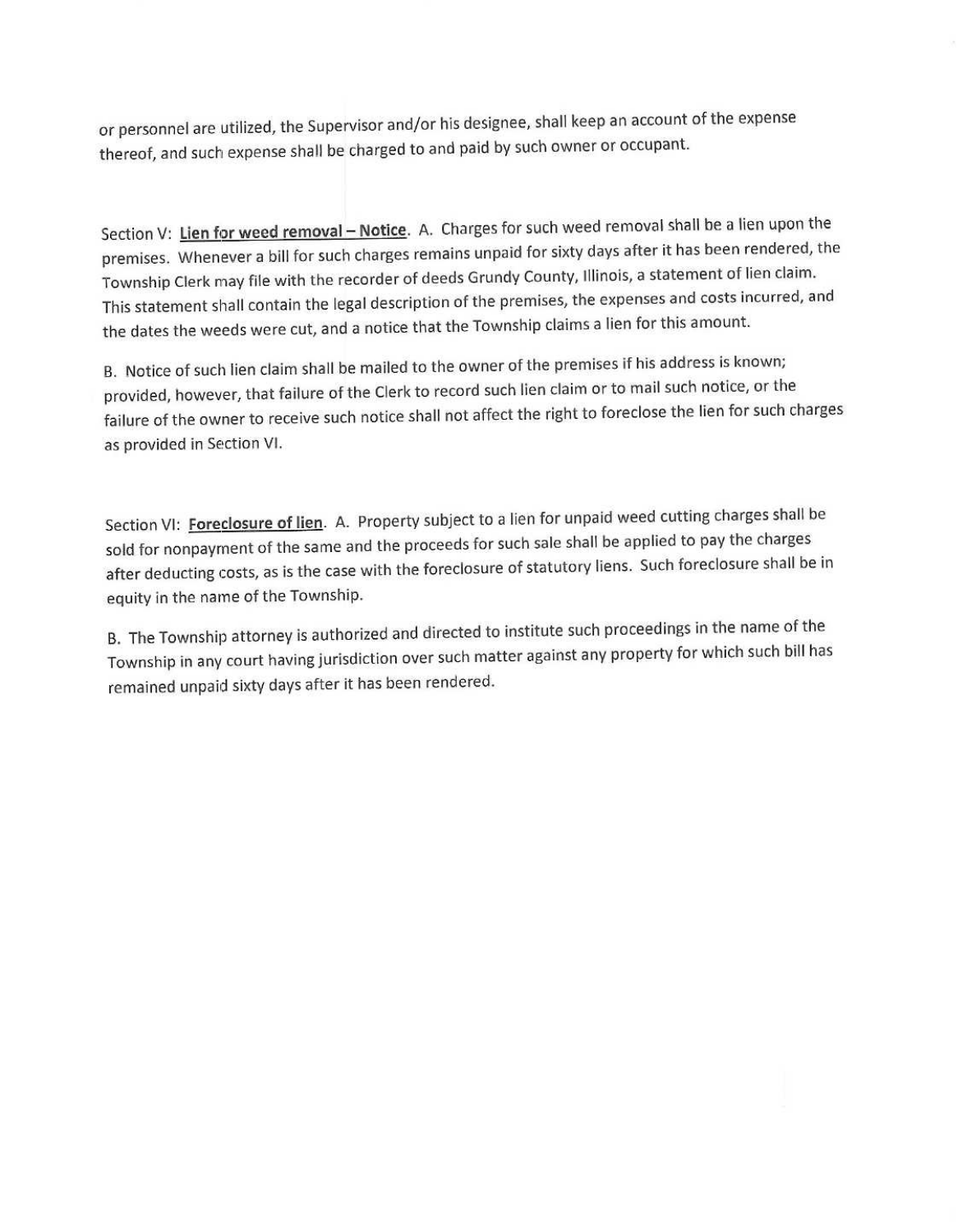### Resolution 2010-7

## Resolution of the Board of Trustees o<sup>f</sup>

## Wauponsee Township, Grundy County, Illinois

### Weed cutting

WHEREAS, 60 ILCS 1/105-15 of the Township Code is amended by changing Section 105-15 (Weed cutting) as follows:

NOW THEREFORE, BE IT RESOLVED, by the Board of Trustees of Wauponsee Township, Grundy County, Illinois, as follows:

Section I: **Weeds deemed nuisances.** Any weeds such as jimson, burdock, ragweed, thistle, cocklebur or other weeds of a like kind found growing in any residential lot or tract of land intended for human residence in the Township are a nuisance, and it is unlawful to permit such weeds to grow or remain in any such place.

Section II: **Height limit.** It is unlawful for anyone to permit weeds, grass or plants other than trees, corn, beans, or other agricultural products, bushes, flowers or other ornamental plants to grow in height exceeding eight inches anywhere within residential property within the Township.

Section III: **Removal-Notice. It** shall be the duty of the Township Supervisor and/or his designee to serve or cause to **be** served a notice in writing upon the owner, agent, occupant or person in possession or charge of any such premises on which such weeds or plants are permitted to grow in violation of the provisions of this ordinance/resolution and to demand abatement of the nuisance within ten (10) days.

Section **IV: Failure to abate nuisance.** If the person so served with a notice set forth in Section III does not abate the nuisance within 10 days after such notice, the Supervisor and/or his designee shall cause the summary abatement of such nuisance. Summary abatement may be caused by the employment of private contractors or the use of the Township's equipment and personnel. If private contractors are used for this purpose, the Supervisor and/or his designee shall keep an account of the expense thereof, and such expense shall be charged to and paid by such owner or occupant. If the Township's equipment